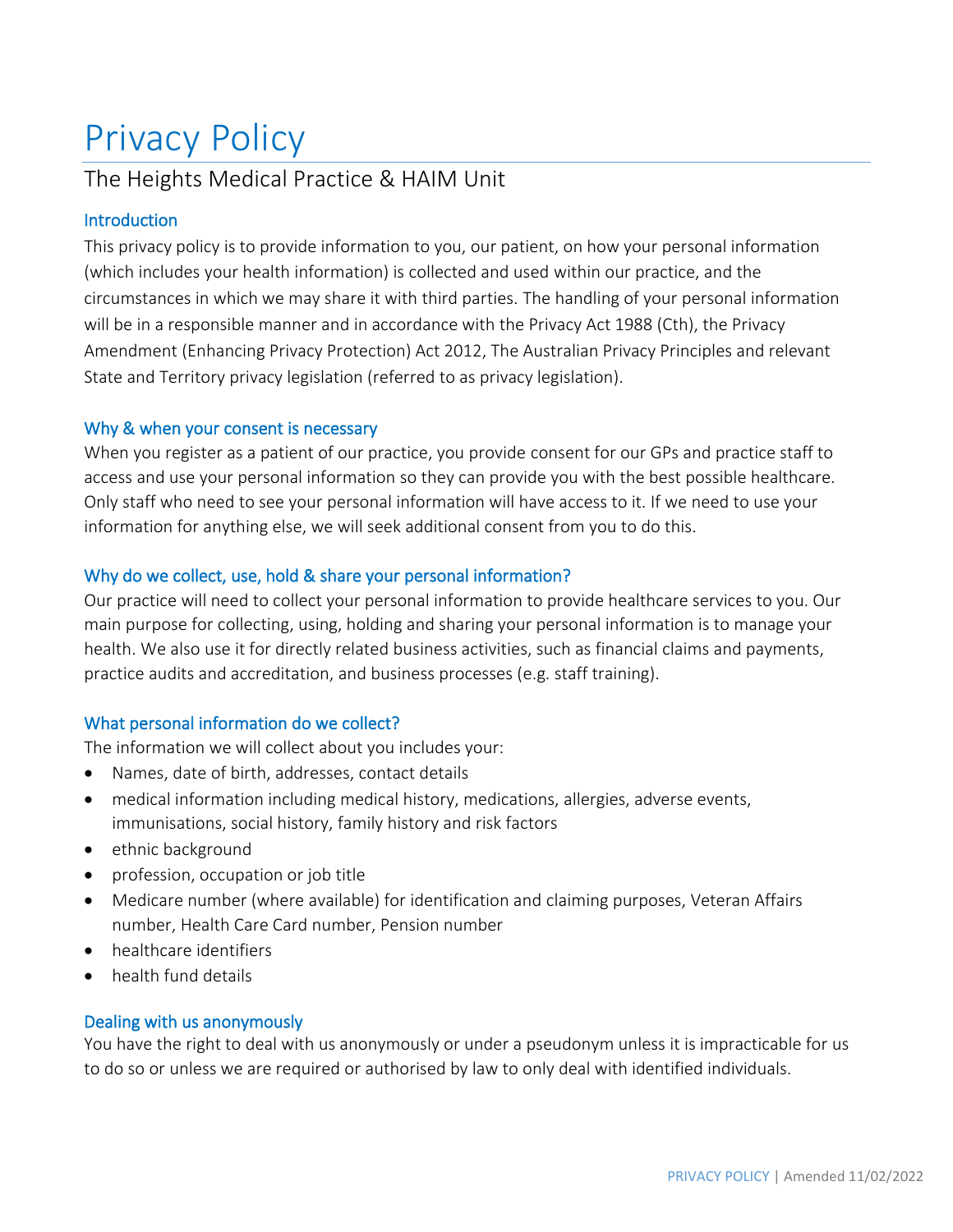### How do we collect your personal information?

Our practice may collect your personal information in several different ways.

- 1. When you make your first appointment our practice staff will collect your personal and demographic information via your registration.
- 2. During the course of providing medical services, we may collect further personal information. This could be through the use of My Health Record or the electronic transfer of prescriptions (eTP).
- 3. We may also collect your personal information when you visit our website, send us an email or SMS, telephone us or make an online appointment.
- 4. In some circumstances personal information may also be collected from other sources. Often this is because it is not practical or reasonable to collect it from you directly. This may include information from:
	- your guardian or responsible person
	- other involved healthcare providers, such as specialists, allied health professionals, hospitals, community health services and pathology and diagnostic imaging services
	- your health fund, Medicare, or the Department of Veterans' Affairs (as necessary).

#### When why & with whom do we share your personal information?

We sometimes share your personal information:

- with third parties who work with our practice for business purposes, such as accreditation agencies or information technology providers – these third parties are required to comply with APPs and this policy
- with other healthcare providers
- when it is required or authorised by law (e.g. court subpoenas)
- when it is necessary to lessen or prevent a serious threat to a patient's life, health or safety or public health or safety, or it is impractical to obtain the patient's consent
- to assist in locating a missing person
- to establish, exercise or defend an equitable claim
- for the purpose of confidential dispute resolution process
- when there is a statutory requirement to share certain personal information (e.g., some diseases require mandatory notification)
- during the course of providing medical services, through eTP, My Health Record (e.g. via Shared Health Summary, Event Summary).

Only people who need to access your information will be able to do so. Other than in the course of providing medical services or as otherwise described in this policy, our practice will not share personal information with any third party without your consent.

We will not share your personal information with anyone outside Australia (unless under exceptional circumstances that are permitted by law) without your consent.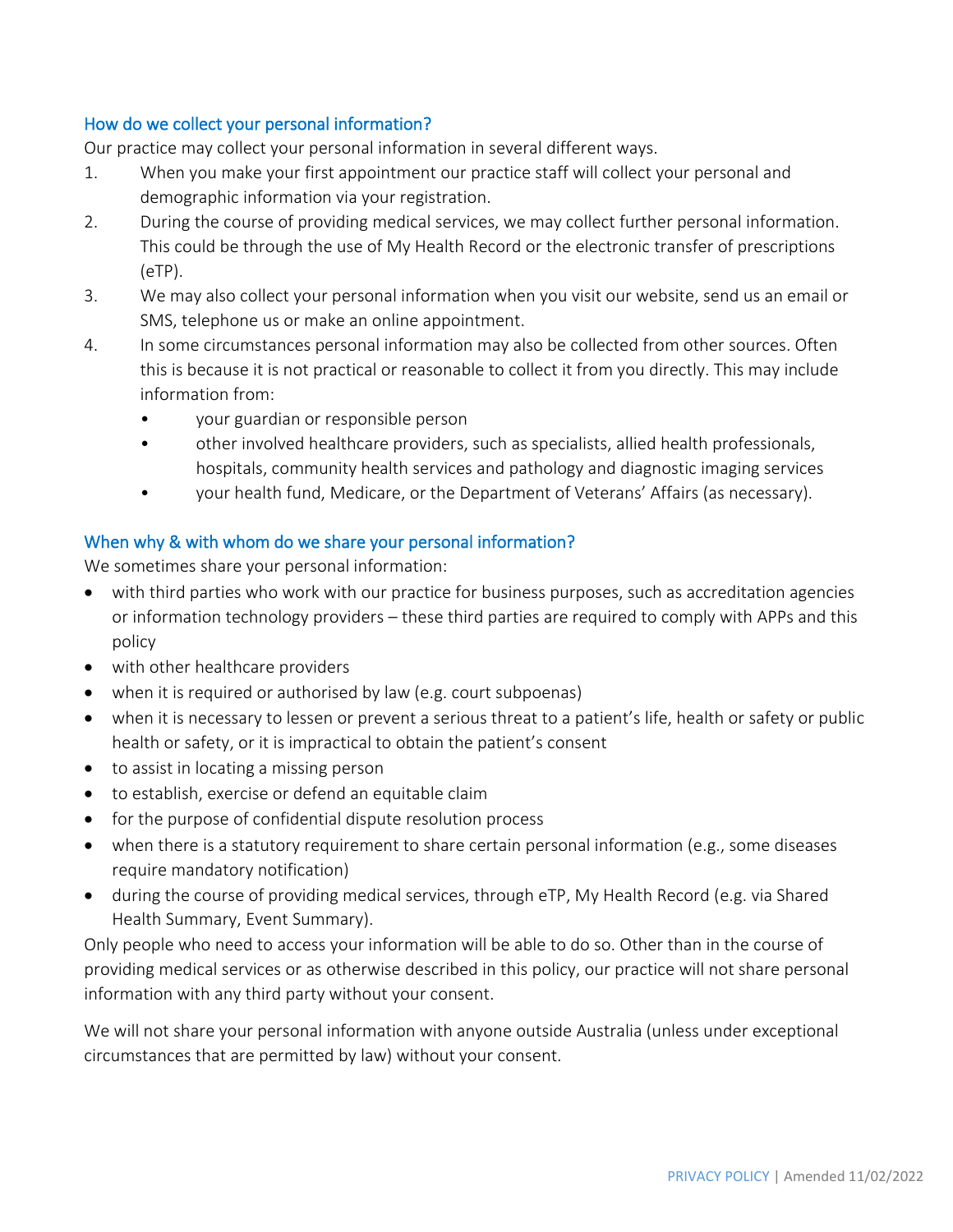Our practice will not use your personal information for marketing any of our goods or services directly to you without your express consent. If you do consent, you may opt out of direct marketing at any time by notifying our practice in writing.

#### Sharing your information with HNECCPHN

Your de-identified health information is routinely shared with the Hunter New Central Coast Primary Health Network (HNECCPHN) for the purpose of population health planning, quality improvement and clinical audit activities, and evaluation and research purposes. This de-identified data is received and stored by the HNECCPHN using secure, encrypted data extraction and transfer systems, and may be used for local and national research purposes in conjunction with third parties such as universities and other research centres. You can choose to opt-out of this program at any time with no impact on your care.

#### What is de-identified data?

De-identified health information is data that has had all identifying information, such as name, date of birth and address removed so that the information cannot be linked to the person it came from. This means that your information can be used in projects that aim to improve the health of people across Australia, but no-one will know which patient the information came from.

#### How do we store & protect your personal information?

Our practice stores personal information in electronic form securely within our practices' electronic clinical software program. Physical records are transferred to your electronic record.

The maintenance of privacy requires that any information regarding individual patients, including staff members who may be patients, may not be disclosed either verbally, in writing, in electronic form, by coping within the practice or outside it, during or outside of work hours, except for strictly authorised use within the patient care context at the practice or as legally directed.

All patient information is considered private and confidential, even that which is seen or heard and therefore is not to be disclosed to family, friends, or others without the patient's approval or at the doctor's discretion. Any information given unathorised personnel will result in disciplinary action and possible dismissal.

At the Heights Medical Practice, we securely store and protect personal information in electronic formats which is protected with secure usernames and passwords in accordance with the RACGP's Computer and Information Security Standards. Our staff all have set permissions in which they can access patient information. Any patient information that is sent to our practice via mail or fax, is scanned into the patient's electronic file that day, and if a hard copy is needed to be stored at our practice, will be locked in a secure cabinet.

Confidentiality agreements are also signed by all staff members.